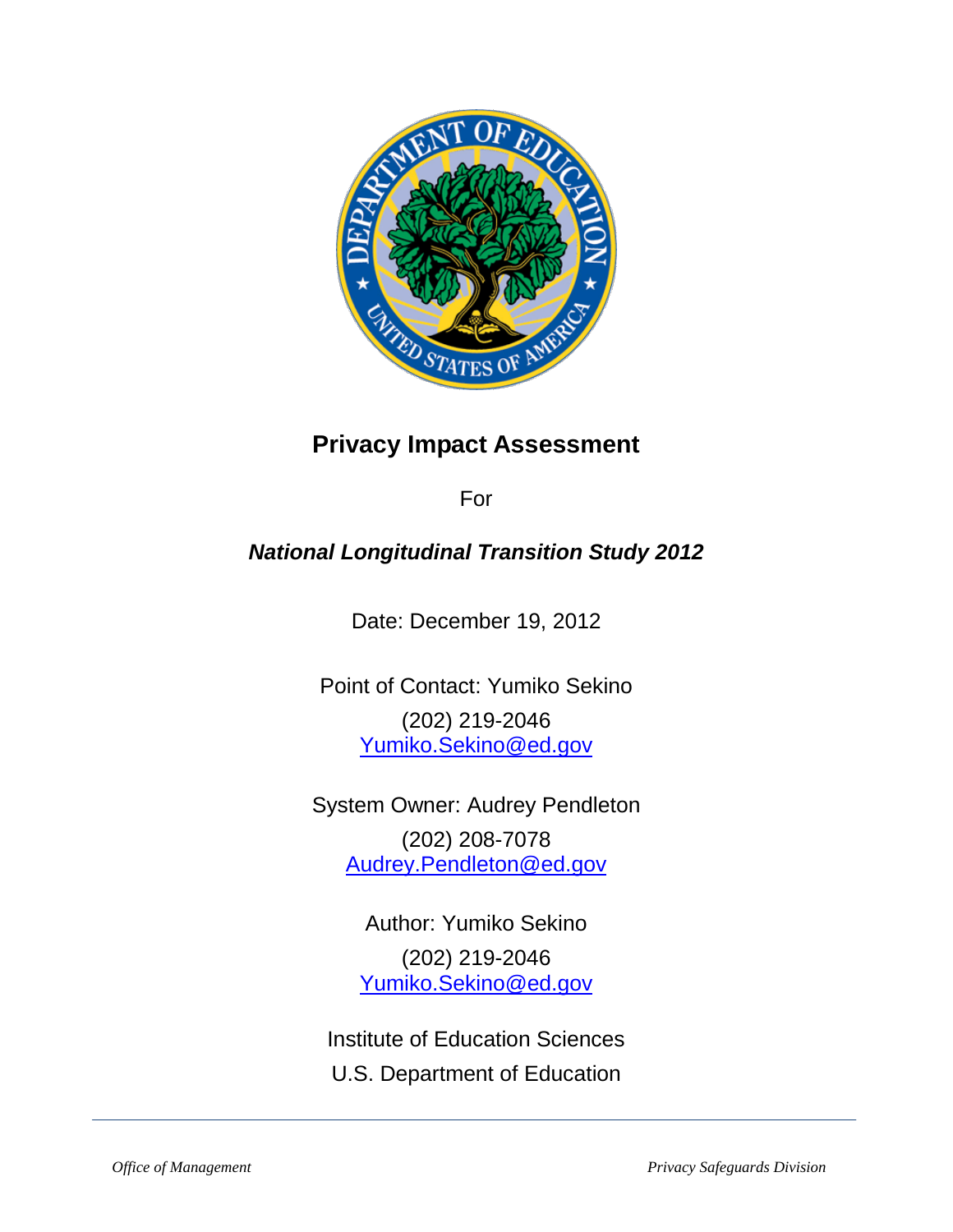

#### **1. System Information. Describe the system - include system name, system acronym, and a description of the system, to include scope, purpose and major functions.**

The system name is "National Longitudinal Transition Study 2012" or "NLTS 2012". The system will contain records on approximately 15,000 students and their parents, and 15,000 teachers and 2,000 principals from 500 districts, which will be used to conduct a study to describe the characteristics of, receipt of services by, and outcomes of transition-age students. The NLTS 2012 was commissioned by the National Center for Education Evaluation and Regional Assistance at the Department's Institute of Education Sciences (IES) as part of the congressionally mandated national assessment of Individuals with Disability Education Act (IDEA).

#### **2. Legal Authority. Cite the legal authority to collect and use this data. What specific legal authorities, arrangements, and/or agreements regulate the collection of information?**

The study is authorized under Individuals with Disability Education Act (IDEA), Title I, Part D, Subpart 2, Section 664. The 2004 authorization of IDEA was signed into law (P.L. 108- 446) on December 3, 2004. Section 664(e) of IDEA 2004 authorizes studies and evaluations of transitional services and results, including postsecondary placement and employment, for individuals with disabilities identified for services under IDEA. Section 664(a) of IDEA 2004 instructs the Secretary of Education to delegate responsibility for such studies to the Institute of Education Sciences (IES).

**3. Characterization of the Information. What elements of personally identifiable information (PII) are collected and maintained by the system (e.g., name, social security number, date of birth, address, phone number)? What are the sources of information (e.g., student, teacher, employee, university)? How is the information collected (website, paper form, on-line form)? Is the information used to link or cross-reference multiple databases?** 

The system of records will include, but will not be limited to information about the students who agree to participate in the study, specifically name, birth date, and contact information, which will be obtained from the student or parent via phone interviews. The system of records will also include student demographic information such as race, ethnicity, gender, age, and educational background; information on attendance and disciplinary incidences; information on employment history and college attended; scores on reading and mathematics achievement tests; and administrative data on the students including school transcripts. The system of records will also include information about the parents, teachers, and principals, of participating students, including name and contact information; demographic information such as race and ethnicity; and teaching experience.

**4. Why is the information collected? How is this information necessary to the mission of the program, or contributes to a necessary agency activity? Given the amount and any type of data collected, discuss the privacy risks (internally and/or externally) identified and how they were mitigated.** 

This information is being collected for statistical purposes. The purpose of the information collection under this study is to provide information on the characteristics of youth receiving special education services under IDEA, their courses of study, the transition and other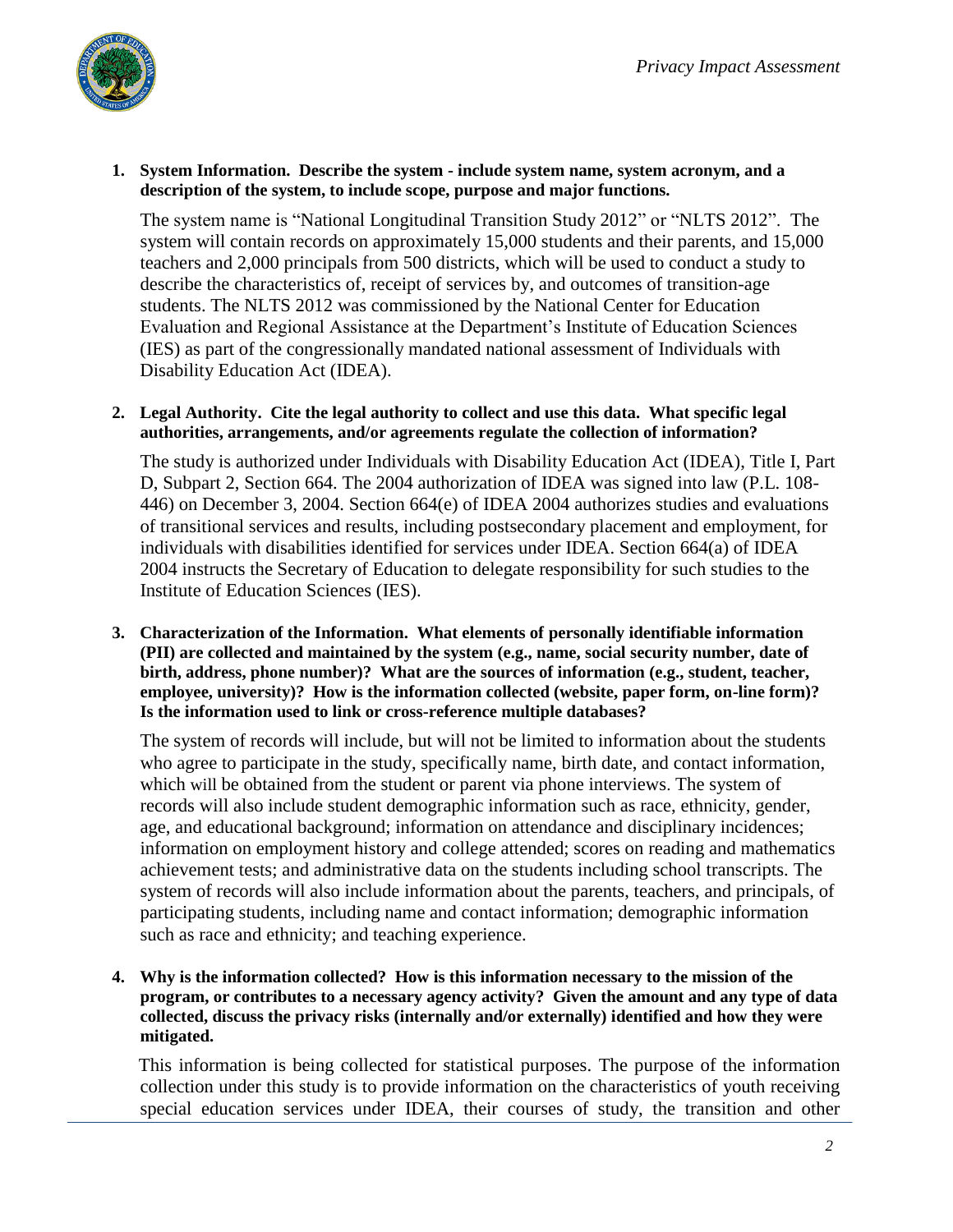

services and accommodations they receive, the barriers and challenges they face, and their postsecondary education and employment outcomes. More than 2.7 million youth with disabilities between the ages of 13 and 21 receive special education services funded under Part B of IDEA. In addition to the challenges all youth encounter as they leave high school and become young adults, youth with disabilities sometimes face barriers related to health, social isolation, service needs, and access to supports. This collection has been planned to help to address a national goal of significantly increasing the number of students entering and completing postsecondary education.

A major challenge in developing policies and improving practice to assist transition-age youth is securing reliable and complete information on their diverse needs, school experiences, and postsecondary paths. NLTS 2012 is the third in a series of longitudinal studies of students with disabilities, conducted approximately a decade apart. The study will not only be able to provide information about a current cohort of transition-age students receiving special education, but also , for the first time, identical information for students with Section 504 plans, a growing part of the youth population, and for students without disabilities or a 504 plan. Finally, the NLTS 2012 was designed to replicate many questions from the earlier studies of students with disabilities. These features allow the study to serve as a benchmark for assessing national progress in meeting the academic and other needs of all students, and a base of information for better understanding the pathways youth follow as they move from high school to young adulthood.

**5. Social Security Number (SSN). If an SSN is collected and used, describe the purpose of the collection, the type of use, and any disclosures. Also specify any alternatives that you considered, and why the alternative was not selected.** *If system collects SSN, the PIA will require a signature by the Assistant Secretary or designee. If no SSN is collected, no signature is required.*

We currently plan to collect SSNs in Wave 2 of the surveys. Data on students' post-high school employment and earnings are critical to the objectives for the study. Self-reported information (e.g., through surveys) has generally been found to be unreliable and difficult to obtain after students leave high school and, in many cases, their parents homes. Past longitudinal surveys have had very low response rates to long-term follow up, in some cases making data on earnings unusable.

We are beginning to develop an agreement with the Social Security Administration (SSA) in which they will tabulate employment and earnings information for the NLTS 2012 sample using their Master Earnings File. This method will place low burden on students and low costs on the government. Historically, SSN has been necessary to match with SSA's Earnings File. While we have discussed with SSA the possibility of conducting a test of the effectiveness of matching based only on student name, date of birth, and location, such a test has not yet been conducted. If it proves to be successful, we will not collect SSN under Wave 2 of the surveys.

**6. Uses of the Information. What is the intended use of the information? How will the information be used? Describe all internal and/or external uses of the information. What types of methods are used to analyze the data? Explain how the information is used, if the system uses commercial information, publicly available information, or information from other Federal agency databases.**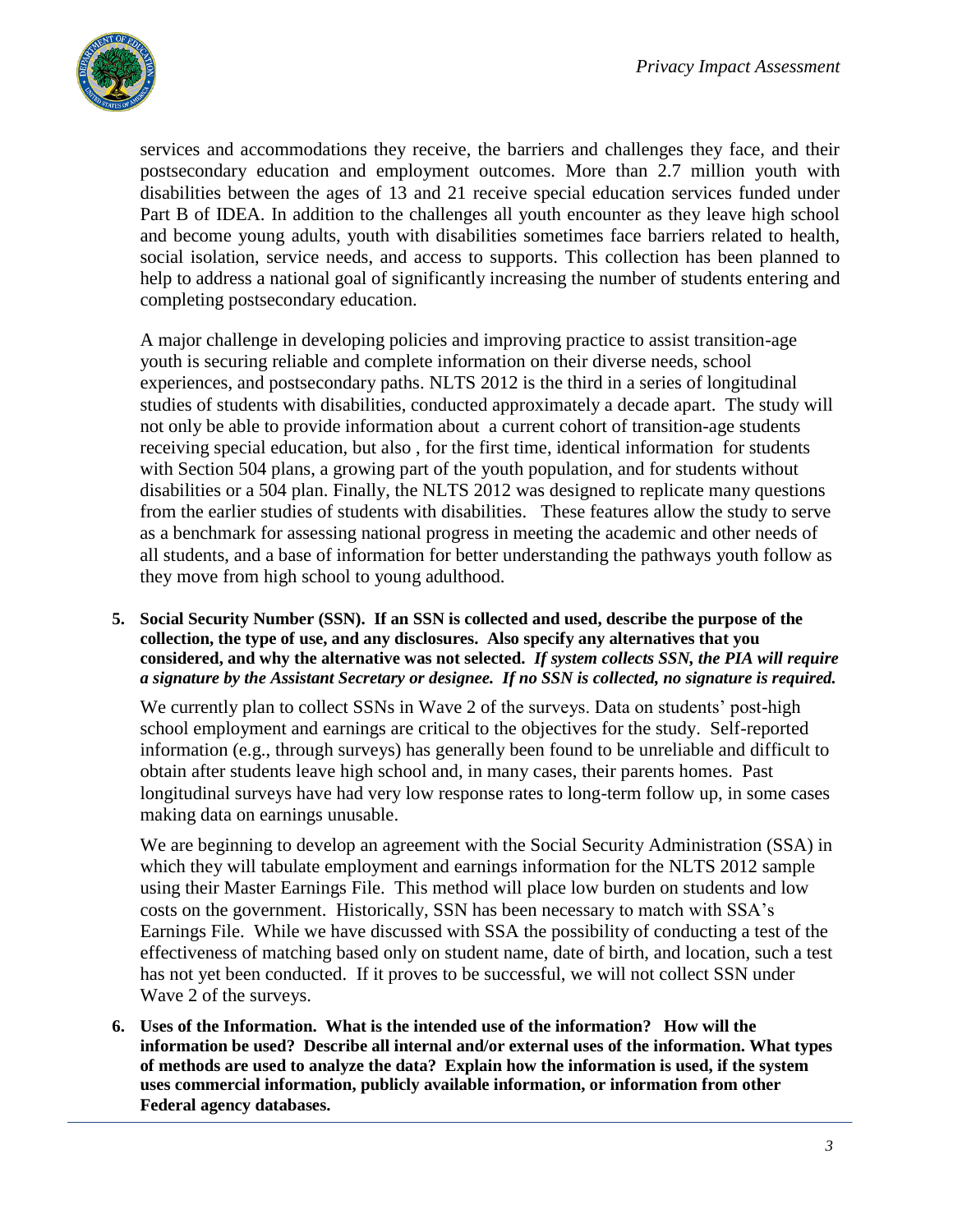

NLTS 2012 will provide up-to-date information on the characteristics, transition experiences, and transition outcomes of youth with disabilities that will help policymakers, educators, and parents improve policy and education practice to support successful outcomes. It will describe the secondary and postsecondary trajectories of youth with IEPs and how they differ from those of youth with Section 504 plans and youth with no identified disability. The study will inform policy, practice, and future research by examining the needs of various subgroups of youth with disabilities; how those needs are being addressed by schools and other organizations; barriers perceived by youth, parents, and school staff; and how youth outcomes are related to specific competencies, school experiences, and the services and supports youth receive. The study will also examine the extent to which school experiences and outcomes are changing in ways consistent with the goals of IDEA. In addition to supporting the specific analyses planned as part of NLTS 2012 Phase I, the data will be made available to other researchers and practitioners through well-documented restricted use files.

The system will include new data collected through surveys, administrative school records obtained from state and local education agencies (districts), and publicly available information on school districts and schools maintained by the National Center for Education Statistics (NCES). Information on earnings obtained from SSA will not be in the system of records; under SSA's rules and procedures, matching and data tabulations will be performed by their analysts and provided to ED only in aggregate form.

## **7. Internal Sharing and Disclosure. With which internal ED organizations will the information be shared? What information is shared? For what purpose is the information shared?**

IES will share name and date of birth of the student with Rehabilitation Services Administration (RSA) in order to collect aggregate information about the vocational rehabilitation services students received once they left school and with FSA in order to obtain financial aid data.

The Department may disclose information contained in a record in this system of records under the routine uses listed in this system of records without the consent of the individual if the disclosure is compatible with the purposes for which the record was collected. Any disclosure of individually identifiable information from a record in this system must comply with the requirements of section 183 of the Education Sciences Reform Act (ESRA) (20 U.S.C. 9573), which provides confidentiality standards that apply to all collection, reporting, and publication of data by IES.

(1) Research Disclosure. The Director of IES may license de-identified confidential information from this system of records to qualified external researchers solely for the purpose of carrying out specific research that is compatible with the purpose(s) of this system of records. The researcher shall be required to maintain the confidentiality of the licensed data and to use it only for statistical purposes. All licensing shall be accomplished pursuant to the National Center for Education Statistics Licensing Program, described in the following website: [http://nces.ed.gov/statprog/instruct.asp.](http://nces.ed.gov/statprog/instruct.asp):

(2) Contract Disclosure. If the Department contracts with an entity to perform any function that requires disclosing records in this system to the contractor's employees, the Department may disclose the records to those employees who have received the appropriate level of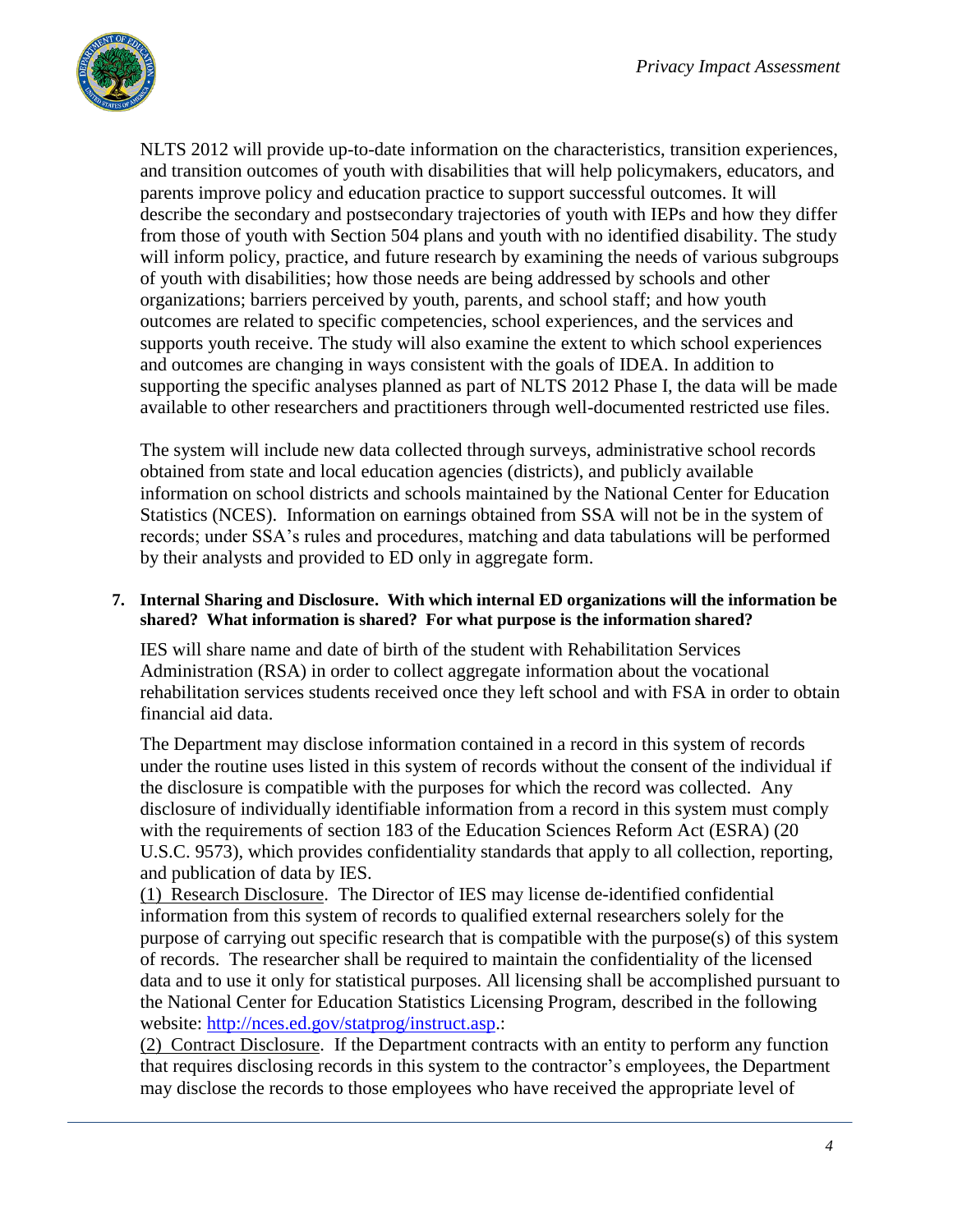

security clearance from the Department. Before entering into such a contract, the Department will require the contractor to establish and maintain the safeguards required under the Privacy Act  $(5 \text{ U.S.C. } 552a(m))$  with respect to the records in the system.

**8. External Sharing and Disclosure. With what external entity will the information be shared (e.g., another agency for a specified programmatic purpose)? What information is shared? For what purpose is the information shared? How is the information shared outside of the Department? Is the sharing pursuant to a Computer Matching Agreement (CMA), Memorandum of Understanding or other type of approved sharing agreement with another agency?**

We are beginning to develop a Memorandum of Understanding with the Social Security Administration (SSA) for data transferring in order to collect aggregate employment and earnings information for the NLTS 2012 sample. We are discussing with SSA to conduct testing as part of this agreement of the effectiveness of matching based only on student name, date of birth, and location, to tabulate employment and earnings information for the NLTS 2012 sample using SSA's Master Earnings File. See response to question 5.

**9. Notice. Is notice provided to the individual prior to collection of their information (e.g., a posted Privacy Notice)? What opportunities do individuals have to decline to provide information (where providing the information is voluntary) or to consent to particular uses of the information (other than required or authorized uses), and how individuals can grant consent?** 

Participation in the study is voluntary. All participants are informed of this in writing via preinterview letters and during the course of the interview. Participants may decline to participate at any time during the study or in any component of the study (e.g., providing SSN).

In addition, the following verbatim language will appear on the parent consent form and other applicable study-related materials:

*All information gathered for the study will be kept confidential and will only be used for research purposes. The information collected about this student will be used only for statistical purposes and may not be disclosed or used, in identifiable form, for any other purpose except as required by law (Public Law 107-279, Section 183).* 

## **10. Web Addresses. List the web addresses (known or planned) that have a Privacy Notice.**

http://ies.ed.gov/ncee/nlts/index.asp

#### **11. Security. What administrative, technical, and physical security safeguards are in place to protect the PII? Examples include: monitoring, auditing, authentication, firewalls, etc. Has a C&A been completed? Is the system compliant with any federal security requirements?**

All physical access to the Department's site and to the sites of the Department's contractor and subcontractors, where this system of records is maintained, is controlled and monitored by security personnel. The computer system employed by the Department offers a high degree of resistance to tampering and circumvention. This security system limits data access to Department and contract staff on a need-to-know basis and controls individual users' ability to access and alter records within the system. The contractor and subcontractors will establish a similar set of procedures at their sites to ensure confidentiality of data. The